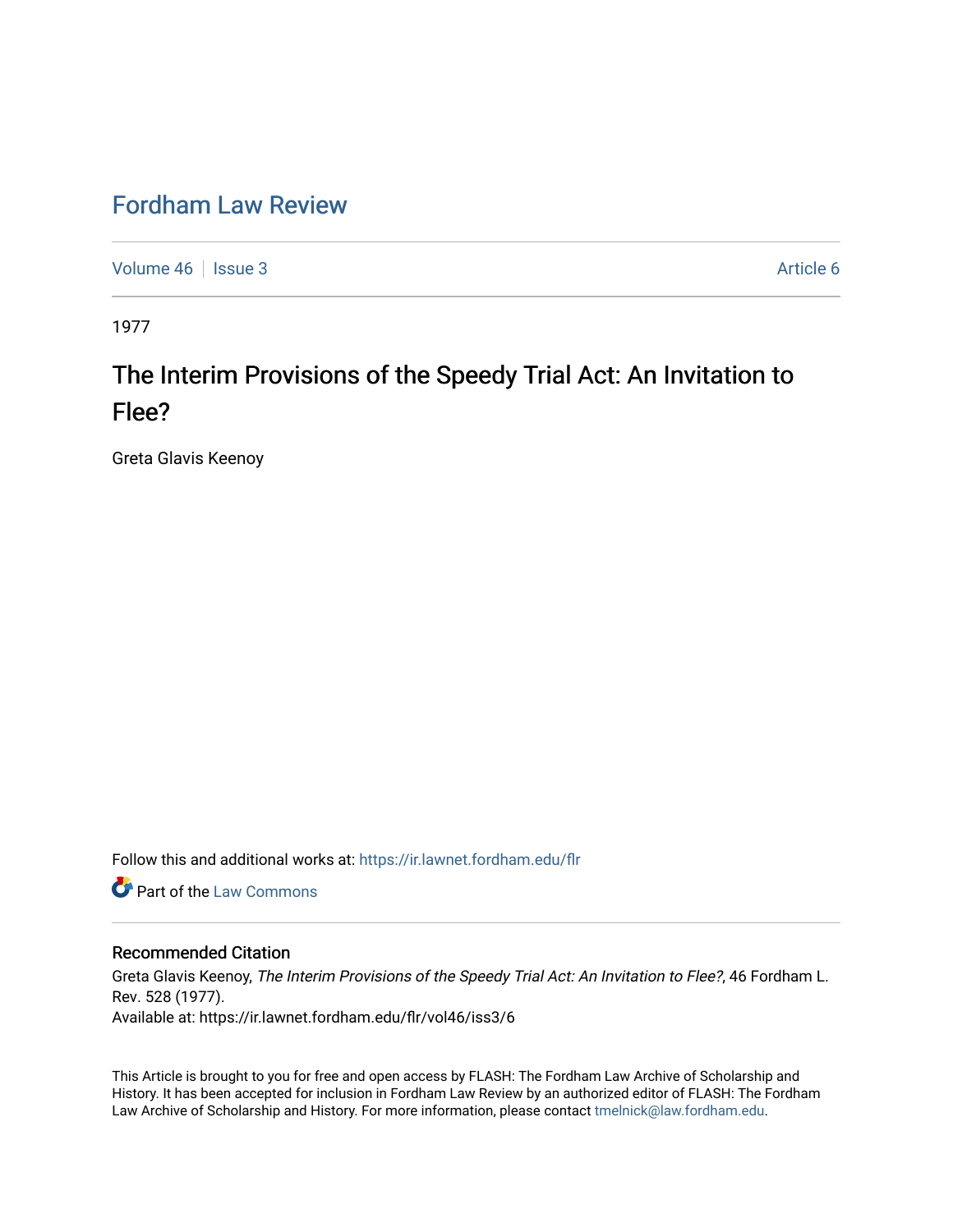## **THE INTERIM PROVISIONS OF THE SPEEDY TRIAL ACT: AN INVITATION TO FLEE?**

## I. INTRODUCTION

The Speedy Trial Act of 1974 (Act)' was passed by Congress to effectuate the sixth amendment right of federal criminal defendants to a speedy trial<sup>2</sup> and to "assist in reducing crime and the danger of recidivism."<sup>3</sup> The Act mandates the commencement of trial of federal criminal defendants within a maximum of one hundred days of the date of arrest or service of summons,<sup>4</sup> and seeks to accomplish this goal by setting out time limits within which indictments must be filed,<sup>5</sup> arraignments must be held,<sup>6</sup> and trials must commence. 7

Despite the years of work leading up to the passage of the  $Act<sup>8</sup>$  it is inartfully drawn. Portions of its text are ambiguous, giving rise to conflicting interpretations. 9 A conflict in the circuits has already arisen over the proper interpretation to be given to the "interim limits" section. The Ninth Circuit, utilizing a plain-meaning approach to its construction of the section, has reached a result which is questionable.10 The District of Columbia Circuit has reached a contrary result after examining the legislative history of the Act. **I**

This Note will focus on the current state of the controversy over the interpretation of the "interim limits" section of the Act. It will propose an

1. Pub. L. No. 93-619, 88 Stat. 2076 (codified at 18 U.S.C. **§§** 3161-3174 (Supp. V 1975)). 2. The sixth amendment provides that "[iln all criminal prosecutions, the accused shall enjoy

the right to a speedy and public trial . **. . ."** U.S. Const. amend. VI.

**3.** Pub. L. No. 93-619, 88 Stat. 2076. The Act was passed by Congress under the power conferred by the necessary and proper clause as well as under its article III power to enact legislation implementing the speedy trial requirement of the sixth amendment. S. Rep. No. 1021, **93d** Cong., 2d Sess. 20 (1974) (hereinafter cited as S. Rep.]. Congress noted a 1970 National Bureau of Standards study which showed an 11% recidivism, or rearrest, rate for defendants released while awaiting trial. H. Rep. No. **1508, 93d** Cong., **2d** Sess., reprinted in [19741 **U.S.** Code Cong. & **Ad.** News 7401, 7409 [hereinafter cited as **11.** Rep.]; *see* **S.** Rep., *supra* at **7.** The study also showed an increased propensity to be rearrested after release of more than **280** days and an increased propensity of persons classified as dangerous to be rearrested in the **8-** to 24-week period before trial. H. Rep., *supra* at 7409. See 6 Harv. Civ. Rights-Civ. **Lib.** L. Rev. No. 2 **(1971)** for more on the National Bureau of Standards Study.

*4. See* **18 U.S.C. § 3161** (Supp. V 1975). This figure is arrived at **by** adding up the time limits set out in **§ 3161(b),** (c).

**S.** *Id.* **§** 3161(b).

6. *Id.* **§** 3161(c).

7. *Id.*

8. Speedy trial legislation had been introduced regularly since the 88th Congress. **S.** Rep., *supra* note **3,** at **3.** The Act represents over three years of work **by** the Senate Subcommittee on Constitutional Rights. *Id.*

*9. See generally* Frase, *The Speedy Trial Act of 1974,* 43 **U.** Chi. L. Rev. 667, **676-722 (1976).** One court has found the Act unconstitutional as a "legislative encroachment on the judiciary." (Judge Joseph H. Young, **D.C. Md.).** N.Y. Times, Nov. **19,** 1977, at **10,** col. **3.**

**10.** United States v. Tirasso, **532 F.2d 1298** (9th Cir. **1976).**

**11.** United States v. Corley, 548 **F.2d** 1043 **(D.C.** Cir. **1976).**

528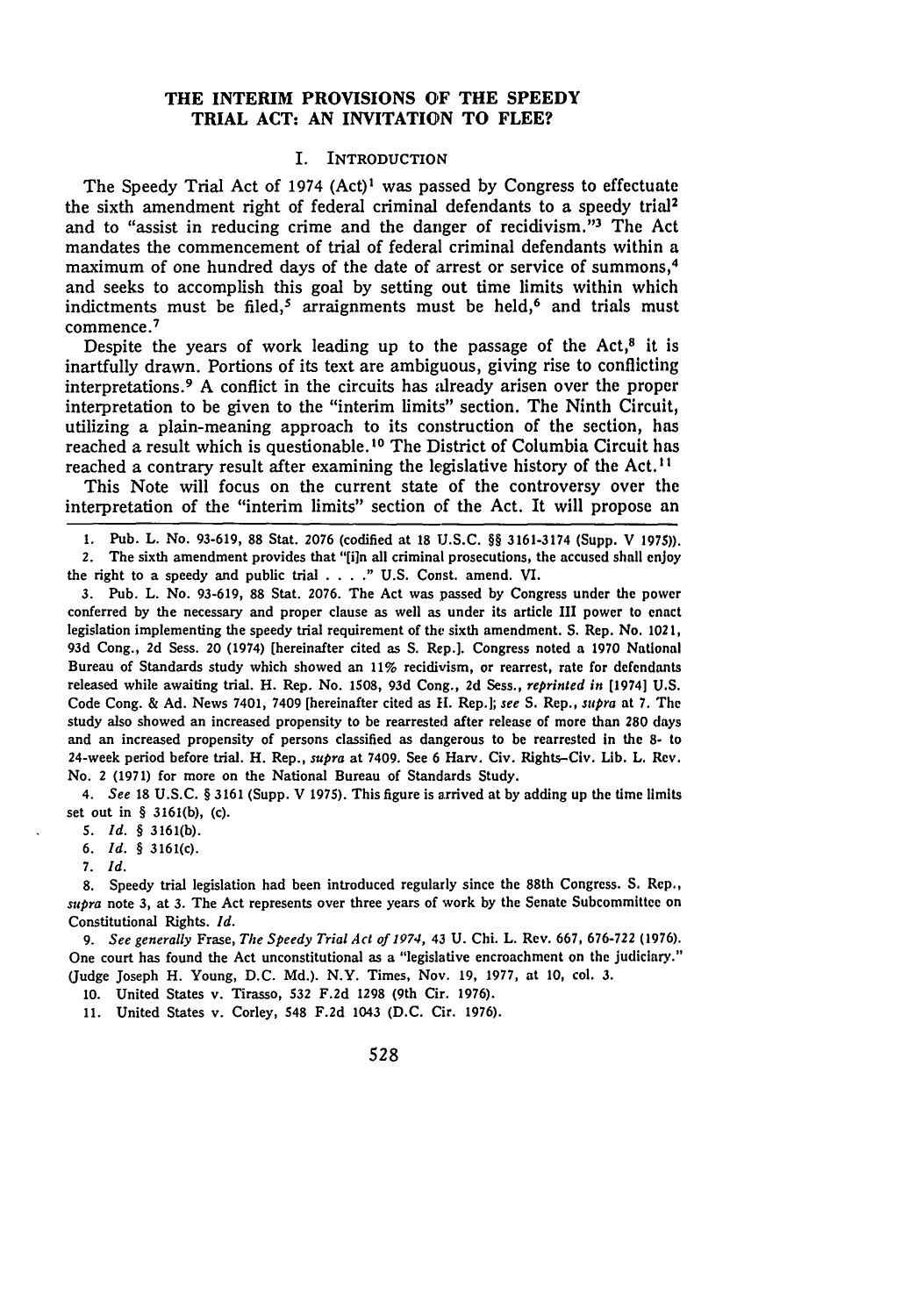appropriate resolution of the controversy through a consideration of general rules of statutory construction and through an examination of the legislative history of the Act. It will also consider whether judicial council approval of district court speedy trial plans might have an effect on the judicial resolution of the issue in the circuits.

## II. THE AcT

The basic provisions of the Act are set out in section 3161 which establishes time limits for the filing of informations or indictments and for holding arraignments and trials.<sup>12</sup> The Act requires an information or indictment charging an individual with a federal offense to be filed not more than thirty days after he has been arrested or served with a summons.<sup>13</sup> Arraignment must be held within ten days of the filing date,<sup>14</sup> and trial must be held within sixty days of the arraignment.<sup>15</sup>

In recognition of the strain which the immediate imposition of these time limits would place upon the judicial system, Congress provided for a transitional period during which longer deadlines are initially imposed. 16 The transitional period deadlines are gradually shortened until the one hundredday limit, embodied in section 3161, takes effect on July 1, 1979.<sup>17</sup> After that date, the primary sanction of dismissal of the complaint, information, or indictment will be imposed for failure to meet applicable deadlines.<sup>18</sup>

To provide for some flexibility, and to ensure that "the time limits do not fall too harshly upon either the defendant or the Government,"<sup>19</sup> the Act provides in section-31651(h) for the exclusion of certain periods of delay in computing the time to trial.<sup>20</sup> Excludable time includes delay resulting from hearings on pretrial motions, examinations and hearings on the mental competency or physical incapacity of the defendant, interlocutory appeals,

16. *Id.* §§ 3161(f), (g), 3163(a), (b).

17. *Id.* The effect of the transitional period is that until July **1,** 1976, no time limits are imposed. From July 1, 1976, to July **1, 1977,** the maximum allowable time between arrest or service of summons and trial is **250** days. From July **1,** 1977, to July **1, 1978,** the maximum allowable time is **175** days, and from July **1,** 1978, to July **1,** 1979, it is **125** days. Finally, on July 1, 1979, the § 3161 time limits take effect and the maximum allowable time between arrest or service of summons and trial will be 100 days. *Id.*

18. *Id.* §§ 3162, 3163(c). The court may also discipline counsel for the defendant or the attorney for the Government for knowingly allowing the case to be set for trial without disclosing that a necessary witness will be unavailable, filing a motion which he knows is totally frivolous and without merit solely for the purpose of delay, making a statement which he knows to be false and which is material to the granting of a continuance for the purpose of obtaining a continuance, or otherwise willfully failing to proceed to trial without justification. *Id.* § 3162(b).

19. S. Rep., *supra* note **3,** at **35;** see H. Rep., supra note **3,** at **7415.**

20. 18 U.S.C. § 3161(h) (Supp. V 1975).

<sup>12. 18</sup> U.S.C. § 3161 (Supp. V 1975).

**<sup>13.</sup>** *Id.* § 3161(b).

<sup>14.</sup> *Id. §* 3161(c).

**<sup>15.</sup>** *Id.*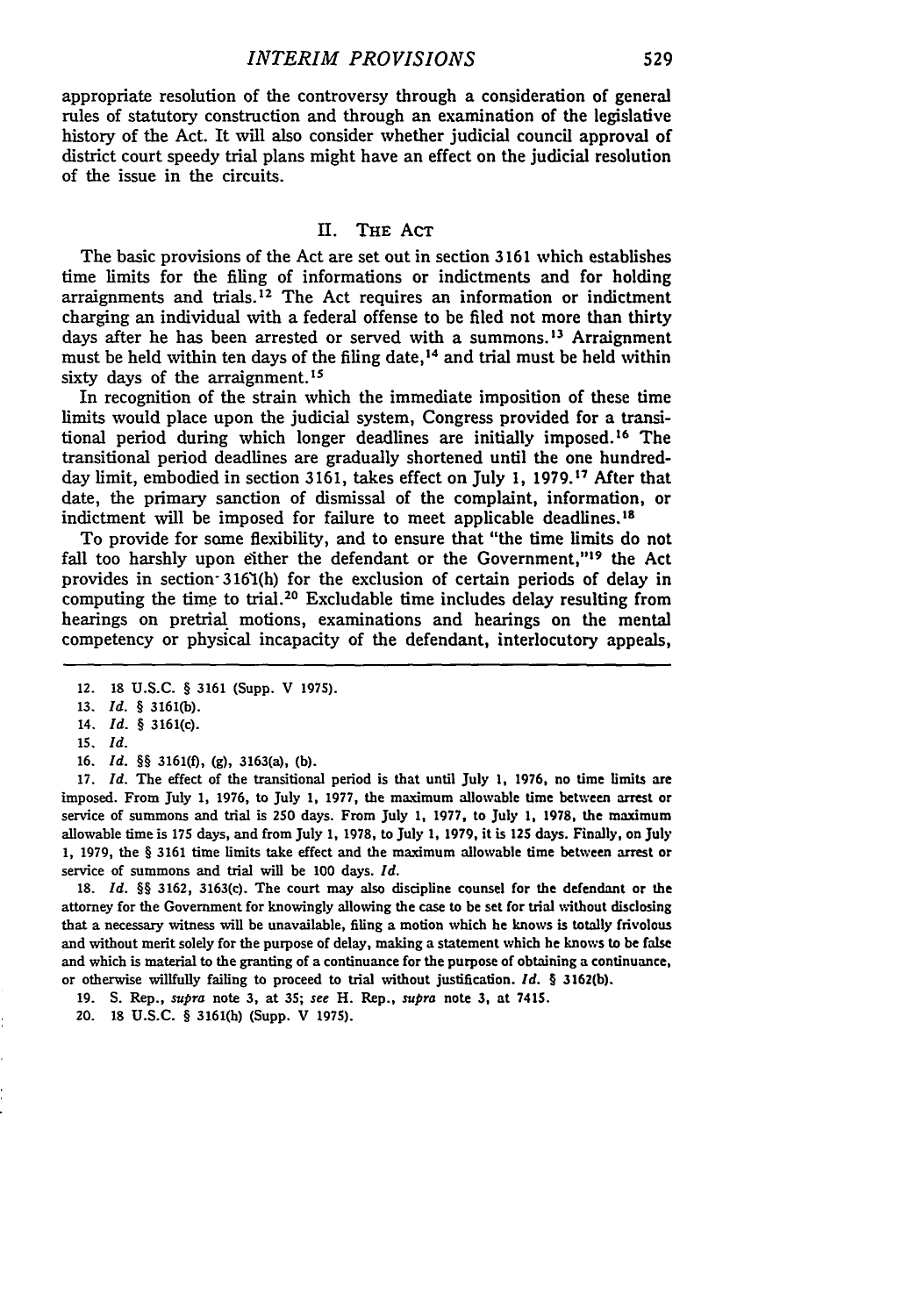transfer proceedings, and absence or unavailability of the defendant or an essential witness. <sup>21</sup>

In section 3164 of the Act, Congress designated two classes of defendants whose cases are to receive priority during the transitional period.<sup>22</sup> Detained persons who are being held solely because they are awaiting trial and released persons awaiting trial who have been designated "high-risk"<sup>23</sup> by the attorney for the Government must come to trial no later than ninety days following the beginning of continuous detention or designation of high risk. 24 Failure to commence trial of a detained defendant within this ninety-day limit, through no fault of the accused or his counsel, will result in the release of the defendant. **25**

## **III.** THE CONTROVERSY **AND** THE JUDICIAL **SOLUTIONS**

It is the applicability of section 3161(h)'s excludable periods of delay to the ninety-day interim limit applicable to detained defendants and high-risk releasees during the transitional period which is the source of the controversy in the circuits. If the delay exclusions do apply to the interim limit, they will toll the running of the ninety-day period. **If** they do not apply, a strict ninety-day limit will be enforced, after which detainees awaiting trial must be released. This last interpretation could have serious consequences since it could lead to the early release of dangerous felons who might then leave the jurisdiction of the court.

## *A. The Ninth Circuit*

In *United States v. Tirasso,26* two foreign nationals were indicted on charges of conspiracy stemming from an alleged attempt to smuggle cocaine.

**25.** *Id. §* 3164(c).

**26. 532 F.2d** 1298 (9th Cir. 1976). The first case to touch upon the relationship between §§ 3164 and 3161(h) was Moore v. United States Dist. Court, **525 F.2d 328** (9th Cir. 1975). In *Moore* the defendant petitioned for a writ of mandamus to set aside certain pretrial proceedings, including her arraignment. The Ninth Circuit noted that the district court was faced with a problem of statutory time limits under § 3164. The court denied the petition and held that, in computing the ninety-day

<sup>21.</sup> *Id.*

*<sup>22.</sup> Id. §* 3164(a).

**<sup>23.</sup>** A "high-risk" defendant was defined **by** the Committee on the Administration of the Criminal Law of the Judicial Conference of the United States as "(1) one whose chances of appearing at his trial or other court proceedings have been judicially determined to be poor; or (2) one reasonably designated **by** the United States Attorney as posing a danger to himself or any other person or to the community." Committee on the Administration of the Criminal Law of the Judicial Conference of the United States, Model Statement of Time Limits and Procedures for Achieving Prompt Disposition of Criminal Cases, *quoted in* Appellant's Memorandum of Law and Fact at Appendix A, United States v. Corley, 548 **F.2d** 1043 **(D.C.** Cir. 1976). As a practical matter, few courts actually use designations of "high-risk " Administrative Office of the United States Courts, Report on the Implementation of Title I and Title II of the **Speedy** Trial Act of 1974, at 18 (Sept. **30,** 1976).

<sup>24. 18</sup> U.S.C. § 3164(b) (Supp. V 1975).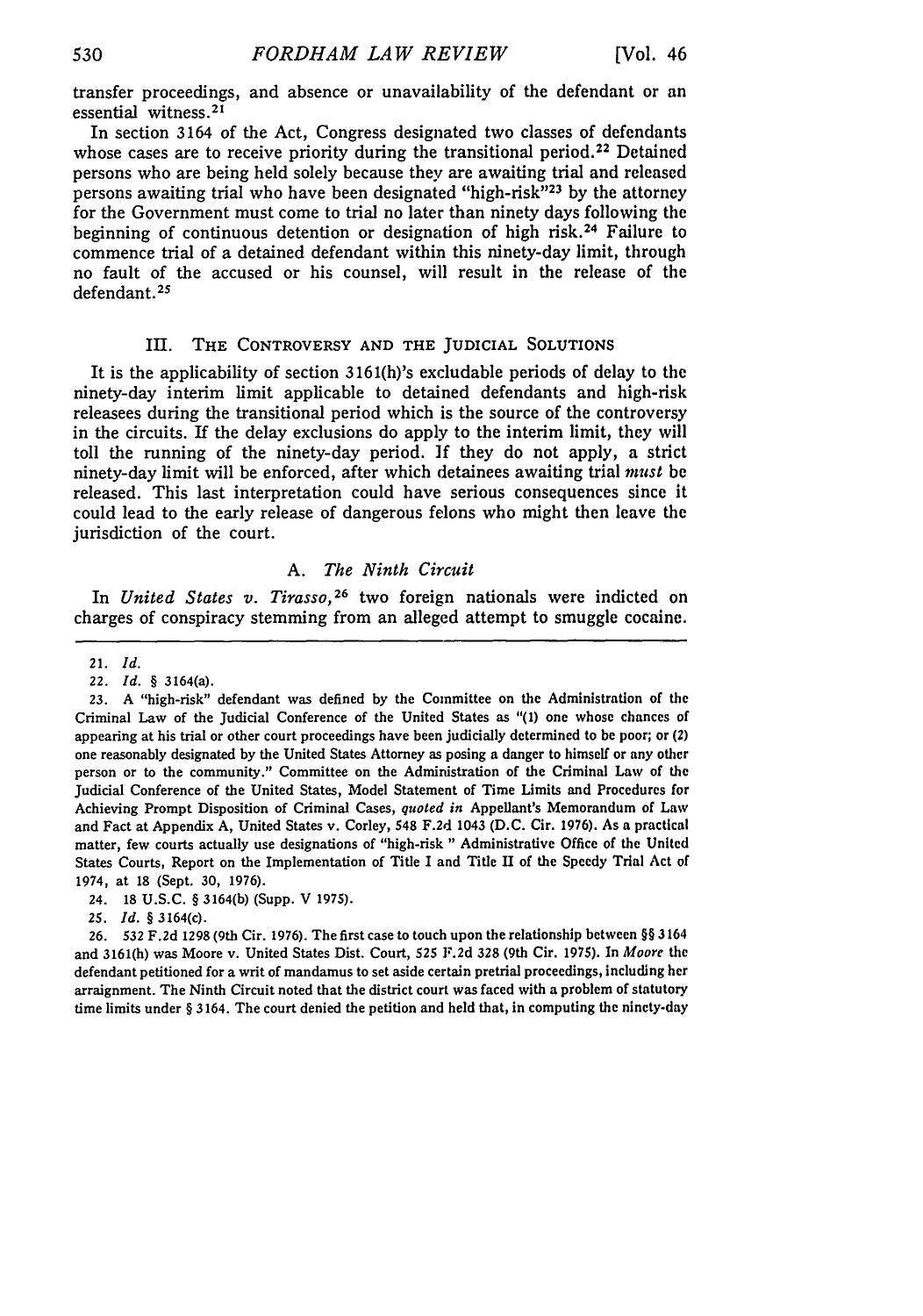They had been arrested on November 19, 1975, but the trial was delayed until April 13, 1976, because of a lengthy government investigation.<sup>27</sup> Defendants, confined since their arrest, moved in the district court for release from custody. The motion was denied. 28 On appeal, they argued that the wording of section 3164 of the Act unconditionally mandated their release, even though the pretrial delay was caused by a lengthy government investigation and there was a high probability that they would flee to a foreign country if released. 29 The Ninth Circuit agreed. <sup>30</sup>

The *Tirasso* court first looked to the language of the statute, found section 3164 straightforward and unambiguous, and concluded that, under the clear wording of the statute, defendants continuously detained for more than ninety days solely because they are awaiting trial must be released.<sup>31</sup> The court next looked to the House report<sup>32</sup> and, citing a portion which, in effect, paraphrased the language of 3164, found that the legislative history of the Act supported its interpretation.<sup>33</sup> The court noted that the Act explicitly provides that section 3161(h)'s exclusions are applicable to the permanent and transitional periods, but that it is silent in this regard with respect to the interim

The *Moore* court based its decision on the language of § 3164(a)(1) and ignored the fact that the delay caused **by** examination and hearings on the defendant's competency was one of the categories of excludable delay under § 3161(h). Since the court could have decided the case **by** holding that the provisions of § 3161(h) are incorporated into § 3164, its failure to do so raised the inference that the Ninth Circuit did not consider the exclusions applicable to §3164. Such an inference was drawn from *theMoore* decision **by** the Eastern Districtof California in United States v. Soliah, Crim. No. **75-523** (E.D. Cal. January 14, 1976). In that case the Government moved for a thirty-day continuance because of the unavailability, due to pregnancy, of one of its witnesses. In reaching its finding that the continuance could not be granted without releasing the defendant, the court relied upon *foore* and found that, **by** implication, the Ninth Circuit had rejected the contention that § 3161(h) exclusions apply to § 3164. *Id.; accord,* United States v. Bigelow, 544 **F.2d 904** (6th Cir. 1976).

**27. 532 F.2d** at 1299.

**28.** *Id.*

**29.** The court noted that arrest of the defendants prior to the conclusion of the Government's investigation was necessary because the defendants were foreign nationals, only recently arrived from abroad, who were likely to flee the country at any time. *Id.*

**30.** *Id.* at 1299. The result in *Tirasso* was reached although the court questioned the wisdom of the statute and despite the court's recognition of the dangers inherent in its decision. The court noted that there was virtually no way to ensure the defendants' appearance for trial, and defense counsel had all but admitted that, if the defendants were released, their appearance could not be counted on. *Id.* at 1300.

**31.** *Id.* at 1299-1300.

**32.** *Id.* at 1300. Although the opinion quotes a segment from the congressional reports and attributes it to the Senate report, the quoted segment actually appears in the House report.

**33.** *Id.* The report states: "Failure to commence the trial of a detained person under this section [§ 3164] results in the automatic review of the terms of release **by** the court and, in the case of a person already under detention, release from custody." H. Rep., *supra* note **3,** at 7416.

Emit, a district court has discretion to exclude periods of time during which a defendant is undergoing study of his mental competency pursuant to a court order under **18** U.S.C. § 4244 and during which hearings on the issue of competency are being held. *Id.* at **329.** The court reasoned that during such periods a person is not a defendant detained "solely because he is awaiting trial ... *." Id.*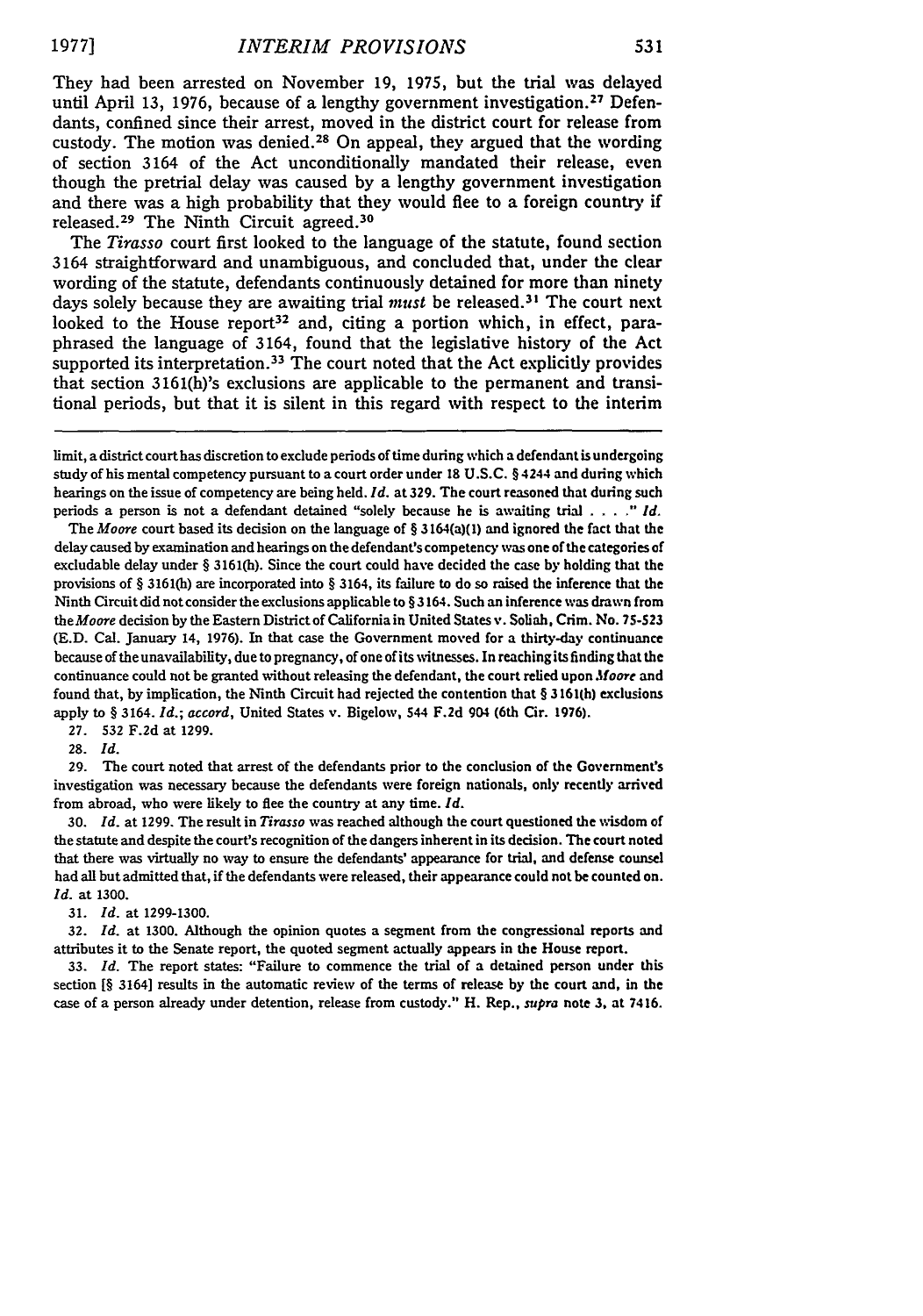period. 34 Although acknowledging in a footnote that the difference might be the result of a drafting error or a misunderstanding of the requirements of criminal administration,<sup>35</sup> the court determined that the Act's silence with respect to the relationship between sections 3161(h) and 3164 required it "to find that the clearly expressed congressional intent is to provide no periods of exclusion for the ninety-day trial requirement applicable during the interim period. '36 Although the court questioned the wisdom37 of the statute, it believed itself constrained to enforce its plain terms, noting: "It is discouraging that our highly refined and complex system of criminal justice is suddenly faced with implementing a statute that is so inartfully drawn as this one. But this is the law, and we are bound to give it effect." $38$ 

## *B. The District of Columbia Circuit*

In *United States v. Corley39* the District of Columbia Circuit expressly declined to follow the Ninth Circuit's decision in *Tirasso.40* In *Corley, the* defendant was arrested on September 8, 1976, but delay in filing pretrial motions and illness of the trial judge resulted in a continuance of the trial to January 17, 1977.41 Defendant moved for release from custody pursuant to section 3164. The district court denied defendant's motion and held that section 3161(h) delay should be excluded in computing section 3164's ninetyday limit to trial. The District of Columbia Circuit affirmed, 42 relying on the reasoning of two earlier district court decisions, *United States v. Masko<sup>43</sup>*and *United States v. Mejias.<sup>44</sup>*

In *Masko45* the Western District of Wisconsin rejected the *Tirasso* court's

35. *Id.* at 1300 n.1.

**38.** *Id.* at **1301.** *Tirasso* was relied on **by** the United States District Court for the District of Colorado in United States v. Orman, 417 F. Supp. **1126 (D. Colo. 1976).** In that case the defendant had been arrested in Paris on February 4, **1976,** but, because France insisted on long extradition proceedings, the defendant was not returned to the United States until May **10, 1976,** The defendant moved for release from custody, claiming that § 3164 of the Act mandated her release. Although admitting that the result was illogical, the district court followed *Tirasso* and held that the clear language of the Act supported defendant's claim. *Id.* at **1127.**

**39.** 548 **F.2d** 1043 **(D.C.** Cir. **1976).**

42. *Id.* at 1044.

44. 417 F. Supp. **579 (S.D.N.Y.),** *aff'd on other grounds sub nom.* United States v. Martinez, **538 F.2d 921 (2d** Cir. **1976).**

45. In *Masko* a warrant for the arrest of two defendants (Cutting and Masko) was issued on February **6, 1976,** on the basis of a complaint charging them with the armed robbery of a bank. On February 20, **1976,** a single-count indictment was returned against both defendants, and Cutting, in custody since February **11, 1976,** was released on bail. Trial was set for June 14, **1976.** Masko was not apprehended until April **27, 1976,** and because he was not able to make

<sup>34. 532</sup> F.2d at 1299-1300.

<sup>36.</sup> *Id.*

<sup>37.</sup> *Id.* at 1300.

<sup>40.</sup> *Id.* at 1044.

<sup>41.</sup> *Id.* at 1043-44.

<sup>43. 415</sup> F. Supp. **1317** (W.D. Wis. **1976).**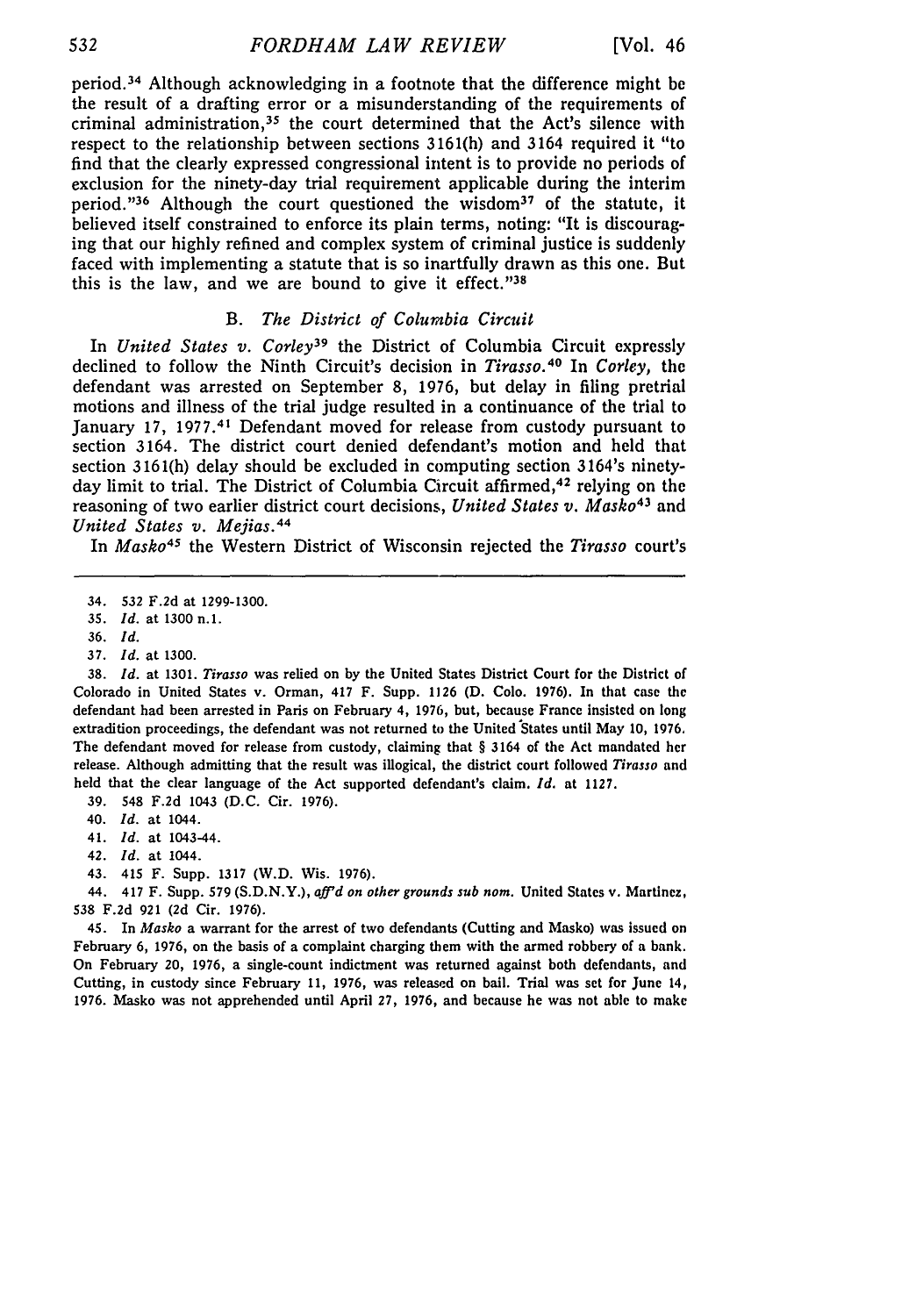reasoning and, instead, chose to consider the "grand scheme of the Act."<sup>46</sup> The court noted that section 3164 limits would expire on July **1,** 1979, when the permanent provisions of the Act would take effect, and it thus found that the purpose of section 3164's ninety-day limit was to ensure that, during the transitional period, continuous detention of defendants awaiting trial would end at some time before the longer transitional time limits ran.<sup>47</sup> The court found nothing to indicate that Congress intended to deal with the problem of pretrial detention more strictly during the transitional period than after the Act's permanent time limits became effective. In sharp contrast to the literal approach of *Tirasso,* the *Masko* court stated that it was "bound to choose a reasonable statutory construction rather than an unreasonable construction when the choice [was] open to [it], as it [was] here." $48$ 

In *United States v. Mejias<sup>49</sup>* the Southern District of New York also

bail, he remained in custody pending trial. On May 27, 1976, a six-count indictment was returned against the defendants. On June 1, 1976, the attorney for the Government told the court that the sixth count was intended to supersede the February 20, 1976, indictment and requested a delay of trial because the charges in the May 27, 1976, indictment were more complex. Trial was set for July 16, 1976. Cutting moved for a change in the trial date to any date after August **18,** 1976, because his attorney was otherwise engaged.

On June 4, 1976, the court, on its own motion, directed the parties to show cause: **1)** why the court should delay the trial by granting a continuance, and 2) why the court should not exclude from its calculation of § 3164's ninety-day limit, with respect to Masko, any delay defined in § 3161(h). The court noted that its approved "plan for prompt disposition of criminal cases," adopted pursuant to the Act and scheduled to go into effect on July 1, 1976, provided for the application of § 3161(h) exclusions to cases involving defendants detained solely because they were awaiting trial. 415 F. Supp. at 1319-20.

46. Id. at 1321.

47. *Id.* at **1322.** During the second year of the transitional period a case must come to trial within 250 days plus excludable time defined in § **3161(h).** *See* note 17 *supra* and text accompanying notes **16-17.** The court's interpretation would mean that a case involving a detained defendant must come to trial within 90 days plus excludable time, or a total of 160 days earlier than a case in which a defendant is not detained.

48. 415 F. Supp. at **1323.**

49. 417 F. Supp. **579 (S.D.N.Y.),** *a'd on other grounds sub nom.* United States v. Martinez, **538 F.2d** 921 **(2d** Cir. **1976).** In *Mejias* a group of defendants, indicted and arrested on February **19, 1976,** remained in custody pending trial. Although rule 8(B) of the Southern District Rules required that motions be made within ten days of pleading, the defendants made no motions within that time. On application of the defendants, the trial court extended the time to file motions to April **1, 1976,** and hearings on pretrial motions commenced **May 17, 1976.** On May 20, **1976,** the ninety-first day of continuous detention, the defendants moved for release from custody for failure to provide a ninety-day trial pursuant to § 3164 of the Act and rule 6 of the Rules of the Southern District's Plan for Achieving Prompt Disposition **of** Criminal Cases (Interim Plan). The court noted that rule 6 (Excluded Periods) of the Interim Plan was expressly applicable to rule **5 (All** Cases: Trial Readiness and Effect of Non-Compliance), but that it was silent as to its relationship to rule **3** (Time Requirements for Trial of Defendants in Custody and of High Risk Defendants). Although this might have been construed as a bar to any exclusions under rule **3,** an inference buttressed **by** a reading of the Southern District's proposed Plan for Prompt Disposition of Criminal Cases (Proposed Plan) scheduled to go into effect on July **1, 1976,** (if approved), the court rejected this interpretation. Since the Proposed Plan was not yet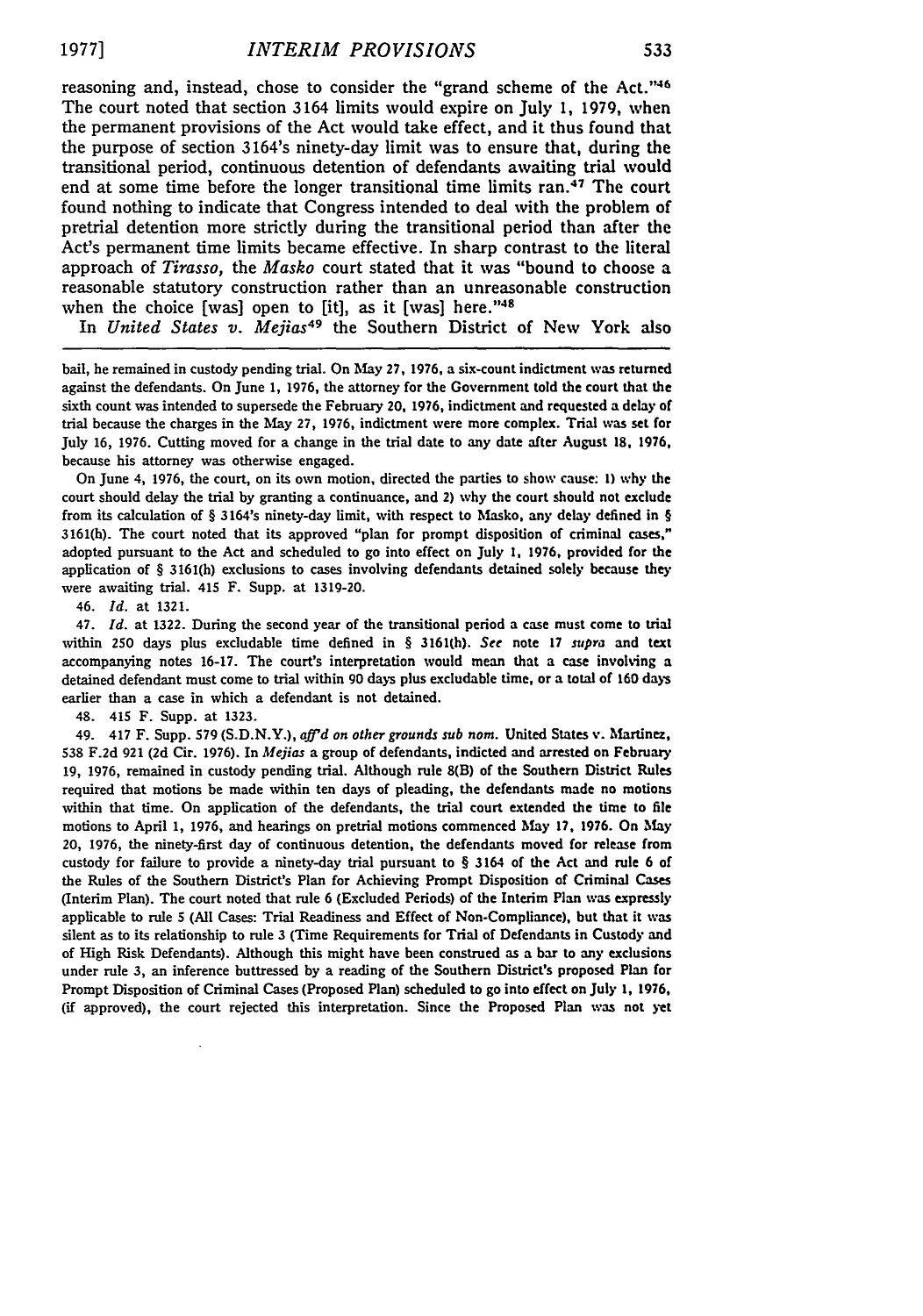rejected the reasoning of *Tirasso* and read the Act in such a way as to render it a "sensible and workable whole."<sup>50</sup> The court noted:

There is, of course, no more persuasive evidence of the purpose of a statute than the words by which the legislature undertook to give expression to its wishes. Often these words are sufficient in and of themselves to determine the purpose of the legislation. In such cases we have followed their plain meaning. When that meaning has led to absurd or futile results, however, this Court has looked beyond the words to **the** purpose of the act. Frequently, however, even when the plain meaning did not produce absurd results but merely an unreasonable one "plainly at variance with the policy of the legislation as a whole" this Court has followed that purpose, rather than the literal words.<sup>51</sup>

Thus the *Mejias* court looked to the legislative history of the Act and concluded that Congress intended the section 3161(h) delay exclusions to apply to the section 3164 interim limits. The court noted that the Senate report explicitly stated that the Act's interim plans would be similar to the Second Circuit Rules Regarding Prompt Disposition of Criminal Cases.<sup>52</sup> Since, where a defendant was detained, the Second Circuit rules required the Government to be ready for trial within ninety days, and allowed a number of exclusions in computing this time limit, the court concluded that Congress intended section 3161(h) delay exclusions to be applied in computing section 3164's ninety-day limit.<sup>53</sup> Additionally, the court found it doubtful that Congress had provided a speedier trial for detained and high-risk defendants

operative, and since the Interim Plan did not compel the conclusion that hearing time on pretrial motions could not be excluded, the court gave the Interim Plan a reading consistent with its understanding of the Act. The court conceded that the group responsible for formulating the Proposed Plan intended not to exclude time devoted to pretrial hearings. However, it was not convinced that the Board of Judges was fully aware of the implications of the Proposed Plan. *Id.* at **579-85.** In this regard, it is noteworthy that the plan, as adopted, expressly makes § 3161(h) exclusions applicable to defendants in custody and high-rik defendants. *See* Southern District's Plan for Prompt Disposition of Criminal Cases, *published in* McKinney's Consolidated Laws of New York Annotated, 1976 New York Court Rules, Plan for Achieving Prompt Disposition **of** Criminal Cases.

**50.** 417 F. Supp. at **583.**

**51.** *Id.* (quoting United States v. American Trucking Ass'ns, **310** U.S. 534, 543 (1940)).

**52.** *Id.* at 582. The Second Circuit plan referred to was the Second Circuit Rules Regarding Prompt Disposition of Criminal Cases. U.S. Ct. of App. **2d** Circuit Rules Regarding Prompt Disposition of Criminal Cases, 28 U.S.C.A. appendix (West Supp. **1977)** [hereinafter cited as **2d** Circuit Rules]. This plan was superseded **by** plans adopted pursuant to the Speedy Trial Act.

**53.** 417 F. Supp. at **582.** On appeal, the Second Circuit affirmed on other grounds. United States v. Martinez, **538 F.2d 921 (2d** Cir. 1976). The court noted that § 3164(c) of the Act provides that failure to commence trial within ninety days "through no fault of the accused or his counsel" shall result in release of the accused. *Id.* at 923-24 (quoting 18 U.S.C. § 3164(c) (Supp. V **1975)).** The court also noted that the defendants had failed to file timely motions. Thus it held that the delay was directly attributable to the "fault of the accused or his counsel" and that, under such circumstances, the trial court's denial of the defendants' motions for release was proper. *Id.* at 924. The Second Circuit specifically stated that it was not holding, as had the trial court, that § **3161(h)** exclusions apply to § 3164. Although the circuit court found the reasoning of the trial court "persuasive," it was not necessary to decide this issue on the facts of the case. *Id.*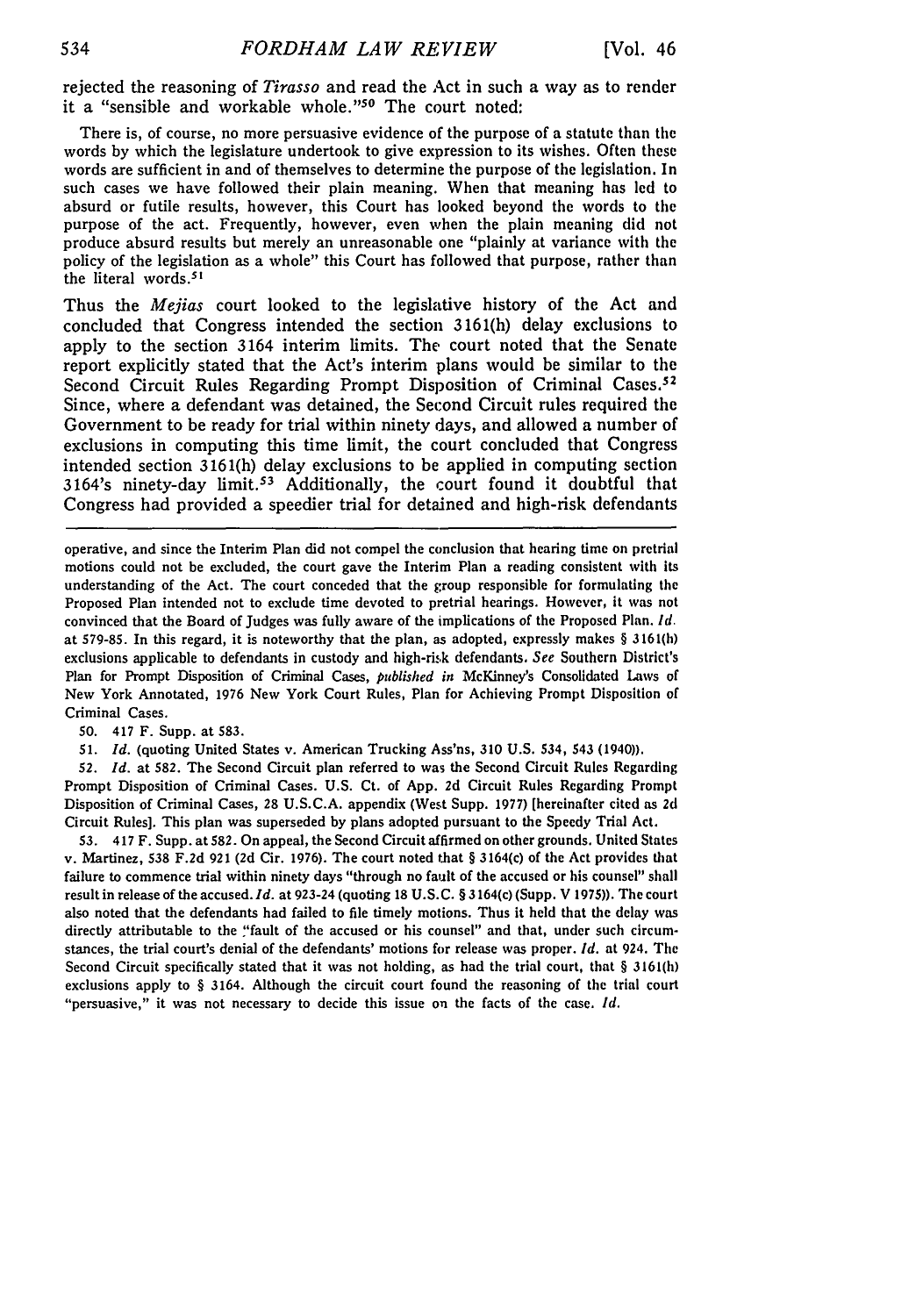**1977]**

under the interim provisions of the Act than those defendants would be entitled to when the permanent provisions took effect in 1979.<sup>54</sup>

## IV. EVALUATION

#### *A. Approaches to Statutory Construction*

Examination of the foregoing cases clearly discloses that the issue on which the Ninth and District of Columbia Circuits are split is one of statutory construction-whether courts are bound by a "plain meaning" interpretation of the interim limits provisions of the Act, or whether they may adopt a "reasonable statutory construction" in light of available evidence of congressional intent. The Ninth Circuit, in using a plain meaning approach, inferred congressional intent primarily from the wording of the Act. In so doing, the court placed itself in the awkward position of arguing that Congress intended an unwise result.<sup>55</sup> The District of Columbia Circuit recognized the importance of legislative history in determining legislative purpose. That court's approach is more satisfying because the court attempted to give effect to the "purpose, rather than the literal words"<sup>56</sup> of the statute.

The Supreme Court stated the plain meaning doctrine in its traditional strict form in *Caminetti v. United States.<sup>57</sup>* In deciding whether the Mann Act,<sup>58</sup> which forbids taking a woman across state lines for prostitution, debauchery, or other immoral purposes, applied to private, noncommercial vice, the Court said:

[W]hen words are free from doubt they must be taken as the final expression of the legislative intent, and are not to be added to or subtracted from by considerations drawn from titles or designating names or reports accompanying their introduction, or from any extraneous source. In other words, *the language being plain, and not leading to absurd or wholly impracticable consequences, it is the sole evidence of the ultimate legislative intent.s9*

Even under this statement of the doctrine, arguments can be made that the

**58.** 18 U.S.C. §§ 2421-2724 (1970).

**59.** 242 U.S. at 490 (emphasis added). In *Caminetti,* the Court declined to consider the Act's legislative history, even though that history clearly indicated that the evil Congress sought to curtail was the "white slave trade" and not noncommercial vice.

<sup>54. 417</sup> F. Supp. at 582.

<sup>55.</sup> **532** F.2d at 1300.

**<sup>56.</sup>** 417 F. Supp. at **583** (quoting United States v. American Trucking Ass'ns, **310 U.S.** 534, **543** (1940)). See the text accompanying note **51** *supra* for the full text of the quoted material. This approach to problems of statutory construction is not new for the District of Columbia Circuit. That court has, on many occasions, recognized its duty to elucidate and effectuate congressional intent, even at the expense of plain meaning. Thus, in District of Columbia v. Orleans, 406 **F.2d 9S7 (D.C.** Cir. 1968), the court noted that "the 'plain meaning' doctrine has always been subservient to a **truly** discernible legislative purpose however discerned, **by** equitable construction or recourse to legislative history." *Id.* at **959;** *see* Wilderness Soc'y v. Morton, 479 **F.2d** 842 **(D.C.** Cir.) (en banc), *ccr. denied,* 411 U.S. 917 (1973); Portland Cement Ass'n v. Ruckelshaus, 486 **F.2d 375 (D.C.** Cir. 1973), *cert. denied,* 417 U.S. **921** (1974).

**<sup>57.</sup>** 242 U.S. 470 (1917).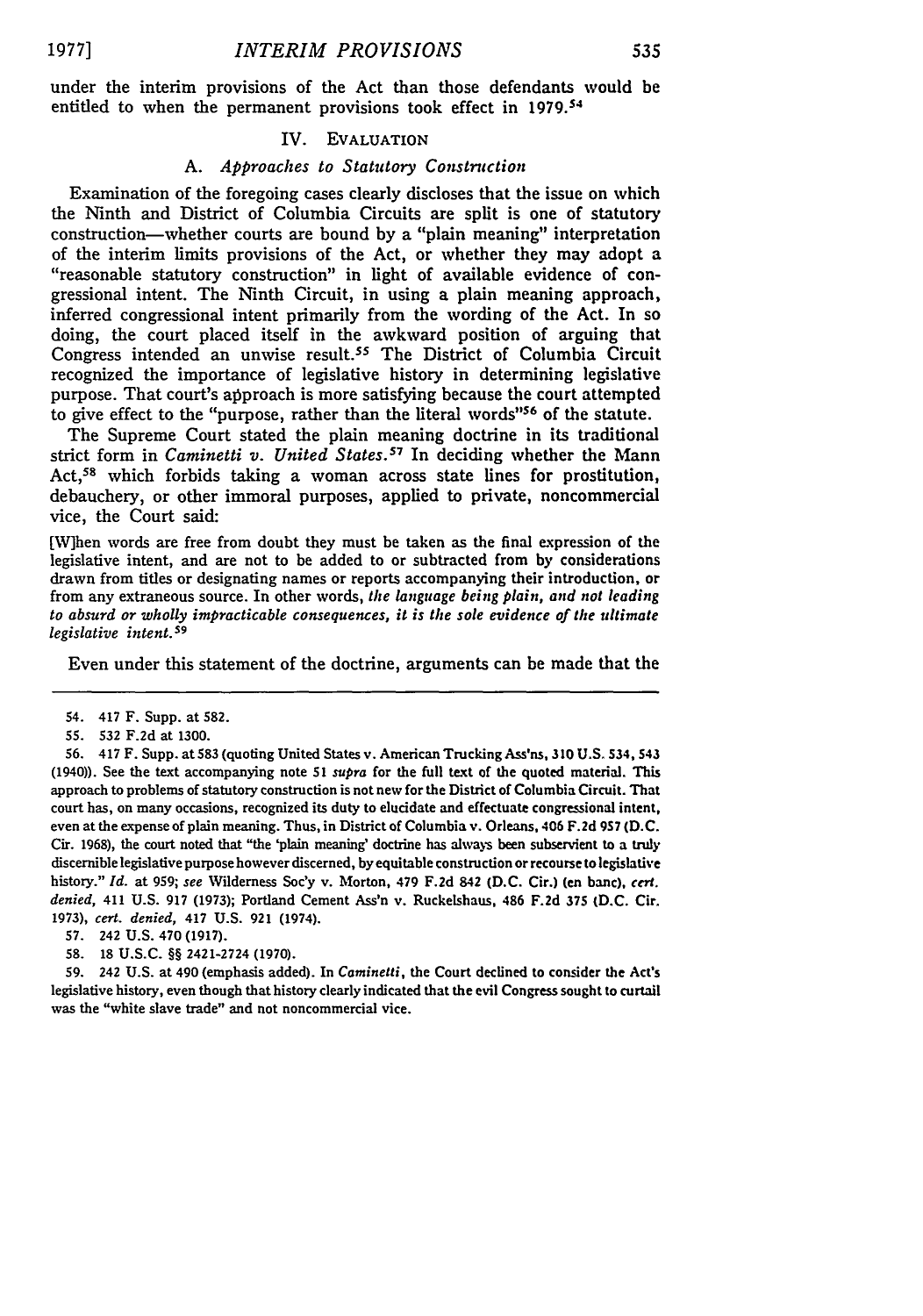Ninth Circuit erred in failing to consider the legislative history of the Act. First, it can be argued that section 3164 should not be viewed in isolation, but rather that its meaning must be considered in the context of the Act as a whole.<sup>60</sup> Thus, although the language of section 3164 alone may be "plain," that section's relationship to the transitional period time limits, in general, and to the excludable delay provisions, in particular, is ambiguous. A legitimate question arises whether Congress did, in fact, intend to provide for a speedier trial for detained and high-risk defendants under the interim provisions than those defendants would be entitled to under the permanent provisions of the Act. Under such circumstances, where the words of a statute are not "free from doubt," consideration of legislative history is proper.<sup>61</sup>

Alternatively, it can be argued that a literal interpretation of section 3164 leads to a result that is not only unwise, as *Tirasso* admitted, 62 but that is also "absurd or wholly impracticable. '63 This argument is compelling in circumstances similar to those in *Tirasso* where release of the defendant almost certainly would result in his flight from the jurisdiction. When application of the plain meaning doctrine would lead to absurd results, resort to legislative history is proper.<sup>64</sup>

Moreover, in recent years the Supreme Court has referred to legislative material in construing statutes even when the plain meaning was not ambiguous or absurd.65 The importance of legislative history was emphatically stated by the Court in *United States v. American Trucking Associations.*<sup>66</sup> There the Court was called upon to determine the meaning of the term "employee" as that term was used in the Motor Carrier Act of 1935,<sup>67</sup> which sought to regulate qualifications and maximum hours of motor carrier employees. The Court noted that the legislative history of the section in which the term appeared, as well as an analysis of other provisions of the Act, clearly revealed that the legislative purpose was to ensure safety of service. In confining the term "employee" to those whose duties affected safety of operation, the Court said: "When aid to construction of the meaning of words, as used in the statute, is available, there certainly can be no 'rule of law' which forbids its use, however clear the words may appear on 'superficial examination.' **"68**

Since the Supreme Court's assertion in *American Trucking,* the Court has repeatedly looked to legislative history for support of its statutory interpretations, even while acknowledging that resort to the history may not be

- 61. *See* text accompanying note 59 *supra.*
- 62. 532 F.2d at 1300; *see* text accompanying note 37 *supra.*
- 63. 242 U.S. at 490. See text accompanying note 59 *supra* for the full text of quoted material.
- 64. *See* text accompanying note 59 *supra.*
- 65. *See generally* Murphy, *Old Maxims Never Die: The "Plain-Meaning Rule" and Statutory Interpretation in the "Modern" Federal Courts,* 75 Colum L. Rev. 1299 (1975) (hereinafter cited as Murphy].
	- 66. 310 U.S. 534 (1940).
	- 67. 49 U.S.C. § 301 (1970).
	- 68. 310 U.S. at 543-44 (footnotes omitted); *see* Cass v. United States, 417 U.S. 72, 78-79(1974).

<sup>60.</sup> *See* Philbrook v. Glodgett, 421 U.S. 707 (1975); Kokoszka v. Belford, 417 U.S. 642 (1974).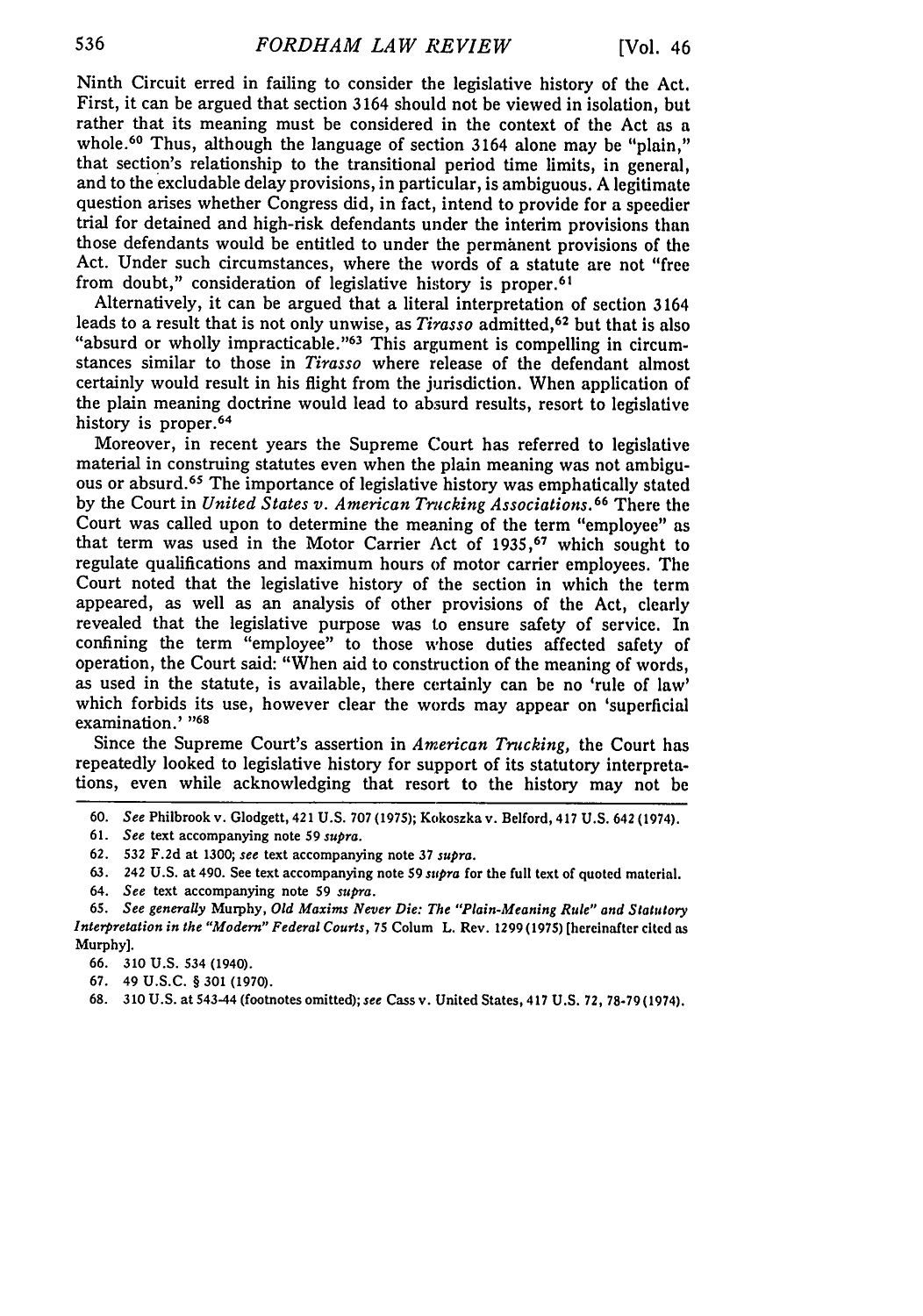"necessary."<sup>69</sup> In *Ernst & Ernst v. Hochfelder*,<sup>70</sup> although the Court was "mindful that the language of a statute controls when [it is] sufficiently **clear** in its context<sup>171</sup> and that "further inquiry [might] be unnecessary,"<sup>72</sup> it turned "nevertheless, to the legislative history of the **. . .** Act to ascertain whether there [was] support for the meaning attributed to [the statute].""73 In the recent case of *Train v. Colorado Public Interest Research Group, Inc.,<sup>74</sup> the Court* asserted even stronger support for the importance of legislative history, since it found that, to the extent that the lower court excluded reference to the legislative history of the act in question, it was *in error.7S*

From the foregoing discussion, it is apparent that the Ninth Circuit erred in adhering so vigorously to its literal interpretation of the interim limits section. As the District of Columbia Circuit recognized, it is clearly appropriate, and arguably necessary, to examine the legislative history of the Act to ascertain whether Congress intended section **3161(h)** delay to be excluded in computing section 3164's ninety-day limit.

## B. *The Legislative History*

The legislative history of the Act supports the District of Columbia Circuit's finding that Congress intended section **316** 1(h)'s excludable delay provisions to be applied in computing section 3164's ninety-day interim limit. The Senate report, in referring to the newly added section 3164, states: "There was consensus among the witnesses that although immediate implementation of

**70.** 425 **U.S. 185 (1976).**

The Tenth Circuit relied upon the rule of statutory construction that "in construing a statute the court should first look to the language of the statute itself," and that, if the language is clear, there is no need to resort to other rules of construction. Colorado Pub. Interest Research Group, Inc. v. Train, **507 F.2d** 743, 746 (10th Cir. 1974), *rev'd,* 426 **U.S. 1 (1976).** The court concluded that, since the statute was plain and unambiguous, it need not concern itself with legislative history and with "the ofttimes difficult task of ascertaining legislative intent through legislative history." *Id.* at 748. The Supreme Court reversed, reasserting its position in *American Trucking* that "Iwlhen aid to construction of the meaning of words, as used in the statute, is available, there certainly can be no 'rule of law' which forbids its use, however **clear** the words may appear on 'superficial examination.'" 426 **U.S.** at **10** (quoting United States v. American Trucking Ass'ns, **310 U.S.** 534, 543-44 (1940)).

**75.** 426 **U.S.** at **9-10.**

**<sup>69.</sup>** It is noteworthy that in no case since *American Trucking,* with the possible exception **of** Packard Motor Car Co. v. NLRB, **330 U.S.** 485 (1947), has the Supreme Court actually refused to look at legislative history. Murphy, *supra* note **65,** at **1303.**

**<sup>71.</sup>** *Id.* at 201.

**<sup>72.</sup>** *Id.* **73.** *Id.*

<sup>74. 426</sup> **U.S. 1 (1976).** This was a citizen suit brought under the provisions of the Federal Water Pollution Control Act (FWPCA), **33 U.S.C.** §§ **1251-1376** (Supp. V **1975),** (amending **33 U.S.C. §§ 1151-1175 (1970)),** against the Environmental Protection Agency **(EPA)** and its Administrator to compel the Administrator to perform an alleged nondiscretionary duty to regulate the discharge of radioactive materials into navigable waters. The issue **was** whether the term "pollutants" as used in the FWPCA included radioactive materials subject to regulation under the Atomic Energy Act **of** 1954, 42 **U.S.C.** §§ **2011-2296 (1970** & Supp. V **1975).**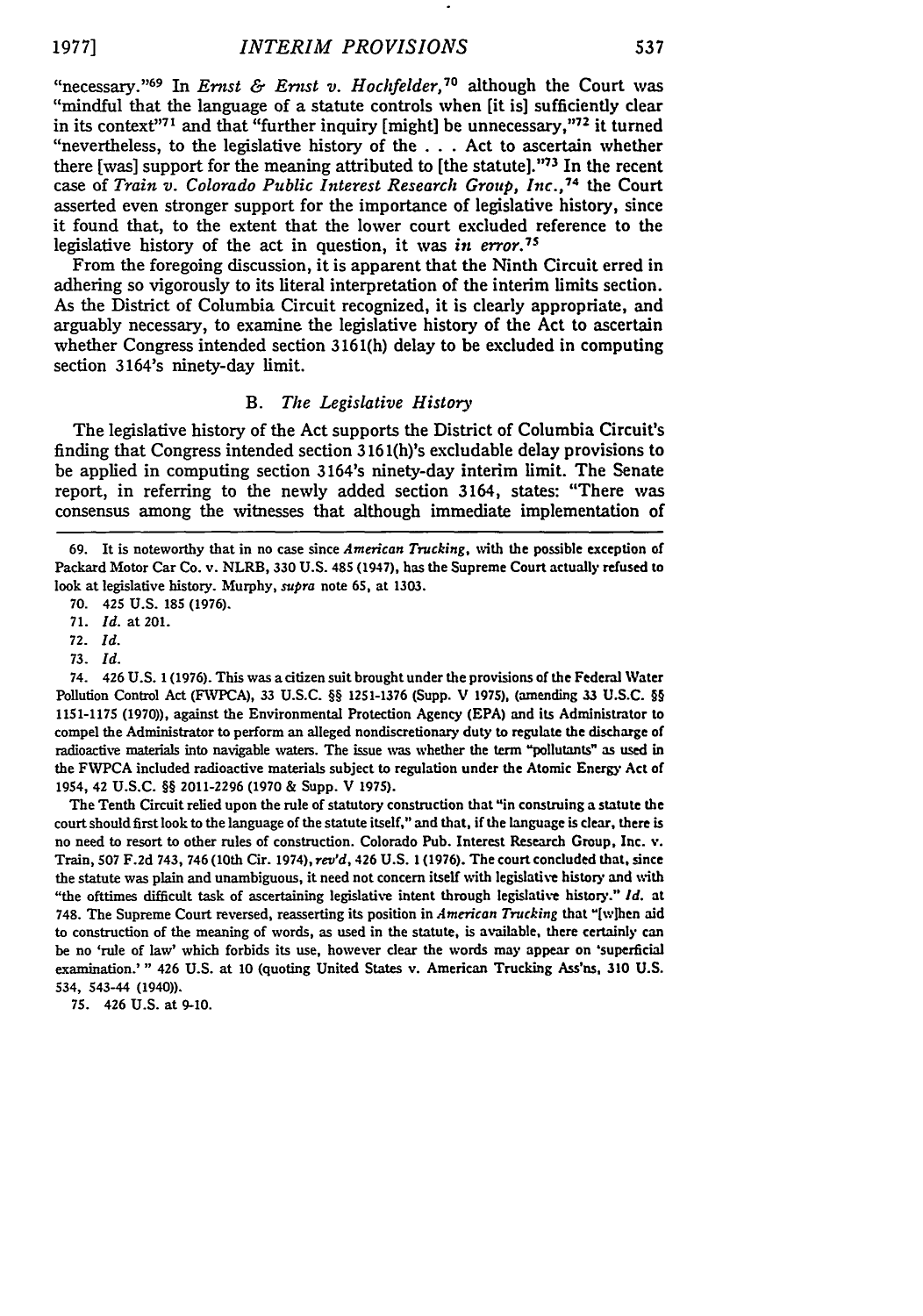60-day trials was impractical, it was important and would be feasible to provide for speedy trials for detained defendants. This change is based in part upon a similar provision adopted by the United States Court of Appeals for the Second Circuit."'76 This passage indicates that Congress's purpose in adding section 3164 was to alleviate, immediately upon passage of the Act, the problem of delay in trials of detained defendants and *not* to provide them with speedier trials than all defendants would receive under the permanent provisions of the Act. A look at the Second Circuit Rules, on which section 3164 was based, supports this interpretation, since the rules clearly provided for the exclusion of delay in computing the time between confinement and trial for detained defendants. Rule 5 provided that in computing time limits under rules 3 and 4,77 certain periods of delay similar to those in section 3161(h) should be excluded.<sup>78</sup> Rule 3, strikingly similar to section 3164 provided that, in cases involving a detained defendant, the government must be ready for trial within ninety days from the date of detention. 79 If the government was not ready, and if the defendant was charged with only a noncapital offense, the defendant was to be released.<sup>80</sup>

Additional evidence of congressional intent that periods of delay not be included in computing the ninety-day interim limit may be found in the Senate Committee's discussion of delay caused by court congestion.<sup>81</sup> The Committee noted that the Second Circuit's rule 3 made the sanction of dismissal applicable only where the prosecutor was not ready for trial within ninety days, but that the sanction would not be applied if the trial could not take place on time because of court delay.<sup>82</sup> The Committee asserted that, in this respect, the Act would differ from the Second Circuit rule since the sanction of dismissal

77. The provisions of rule 4 were similar to those of § 3161 of the Act. The rule, which set up general speedy trial guidelines, provided: "In all cases the government must be ready for trial within six months from the date of the arrest, service of summons, detention, or the filing of a complaint or of a formal charge **....** If the government is not ready for trial within such time, or within the periods as extended by the district court for good cause under rule 5, and if the defendant is charged only with non-capital offenses, then, upon application of the defendant or upon motion of the district court **...** the charge shall be dismissed." 2d Circuit Rules, *supra* note 52, rule 4.

- 79. *Id.* rule 3.
- 80. *Id.*
- 81. **S.** Rep., *supra* note 3, at 22.
- 82. *Id.*

<sup>76.</sup> **S.** Rep., *supra* note 3, at **S.** The Senate report, in discussing the history of speedy trial provisions leading up to passage of the Act, notes: "On January 5, 1971, the Judicial Council for the United States Court of Appeals for the Second Circuit announced its intention to place into operation six months hence a set of rules requiring the prompt disposition of criminal cases. In essence, the rules require the Government to be ready for trial within six months of arrest if the defendant is not detained, and within 90 days if he is detained. The rules also allow a number of the traditional exclusions *(i.e.* for certain pretrial proceedings), suggested by the American Bar Association Standards, and contained in many of the modern speedy trial statutes. The rules also contain a mandatory dismissal sanction if the United States Attorney is not ready for trial within the prescribed time limits." *Id.* at 17; *see* note 52 *supra.*

<sup>78.</sup> *Id.* rule **5.**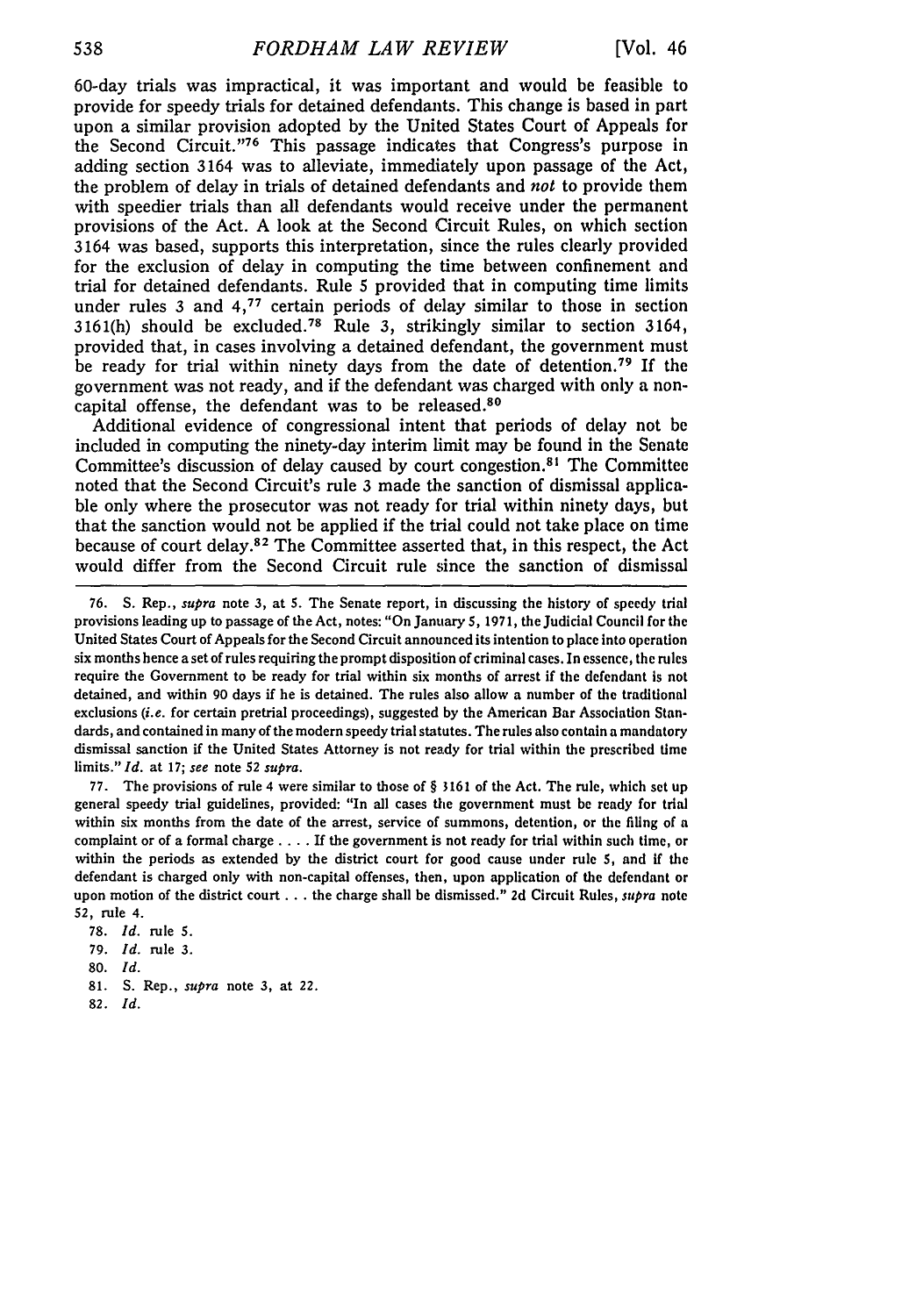would be applicable to both the prosecutor and the court.<sup>83</sup> It is noteworthy that the Committee did not state that section 3164 would differ from the Second Circuit rule with respect to the applicability of delay in computing the time to trial.

## *C. The Effect of Judicial Council Approval of District Court Speedy Trial Plans*

Totally apart from the issues of statutory construction and congressional purpose is the question of the effect of judicial council<sup>84</sup> approval of district court speedy trial plans. Section 3165(a) of the Act provides that each district court "shall prepare plans for the disposition of criminal cases in accordance with [the Act],<sup>385</sup> and section 3165(c) requires that each district court plan be approved by the judicial council of the circuit.<sup>86</sup> The question which arises is whether approval by the judicial council is a judicial determination in the circuit of the interpretation to be given to the Act, or whether it is a mere stamp of administrative approval. If council approval is judicial in nature, the courts in the circuit may be barred from holding that an approved plan incorrectly interprets the Act. In that case, one can merely look at the plans approved in the circuit to determine that circuit's interpretation of section 3164. In contrast, if council approval is administrative in nature, the courts are free, in judicial settings, to interpret the provisions of the Act and to hold that any approved plan fails to conform to their interpretation of section 3164.

Although the effect of judicial council approval of district court plans has not been raised in the cases, the Supreme Court has considered the dual role of the council members as judges and as administrators. *Chandler v. Judicial Council87* raised the issue of whether an order issued by the Judicial Council of the Tenth Circuit, finding that a district judge in the Circuit was unable or unwilling to discharge his duties and directing that no further cases be assigned to him, was an order reviewable by the Supreme Court. The judge

**87.** 398 U.S. 74 (1970).

*<sup>83.</sup> Id.*

**<sup>84.</sup>** The judicial councils of the circuits are composed of the active circuit judges of each circuit. *See* **28 U.S.C.** § **332 (1970).** They are charged with making "all necessary orders for the effective and expeditious administration of the business of the courts within [their] circuit[s]." *Id. §* **332(d).** This grant of power includes assigning judges to districts and to particular types of cases, ordering judges to decide cases which have long been held under advisement, and setting standards of judicial ethics. Fish, *The Circuit Councils: Rusty Hinges of Federal Judicial Administration,* **37 U.** Chi. L. Rev. 203, 207 (1970) [hereinafter cited as Fish]. In addition, the councils have been given responsibility for approving district court plans under the Criminal Justice Act of 1964, **18** U.S.C. *§* 3006A (1970 & Supp. V **1975),** the Jury Selection and Service Act of 1968, 28 U.S.C. *§§* 1861-1874 **(1970** & Supp. V 1975), and, now, the Speedy Trial Act of 1974. **18** U.S.C. **§§** 3161-3174 (Supp. V **1975)).** Fish, *supra* at 216.

<sup>85. 18</sup> U.S.C. *§* 3165(a) (Supp. V 1975).

<sup>86.</sup> *Id.* **§** 3165(c). Section 3165(c) requires that each district plan "shall be submitted for approval to a reviewing panel consisting of the members of the judicial council of the circuit and either the chief judge of the district court whose plan is being reviewed or such other active judge of that court as the chief judge . . . may designate." *Id.*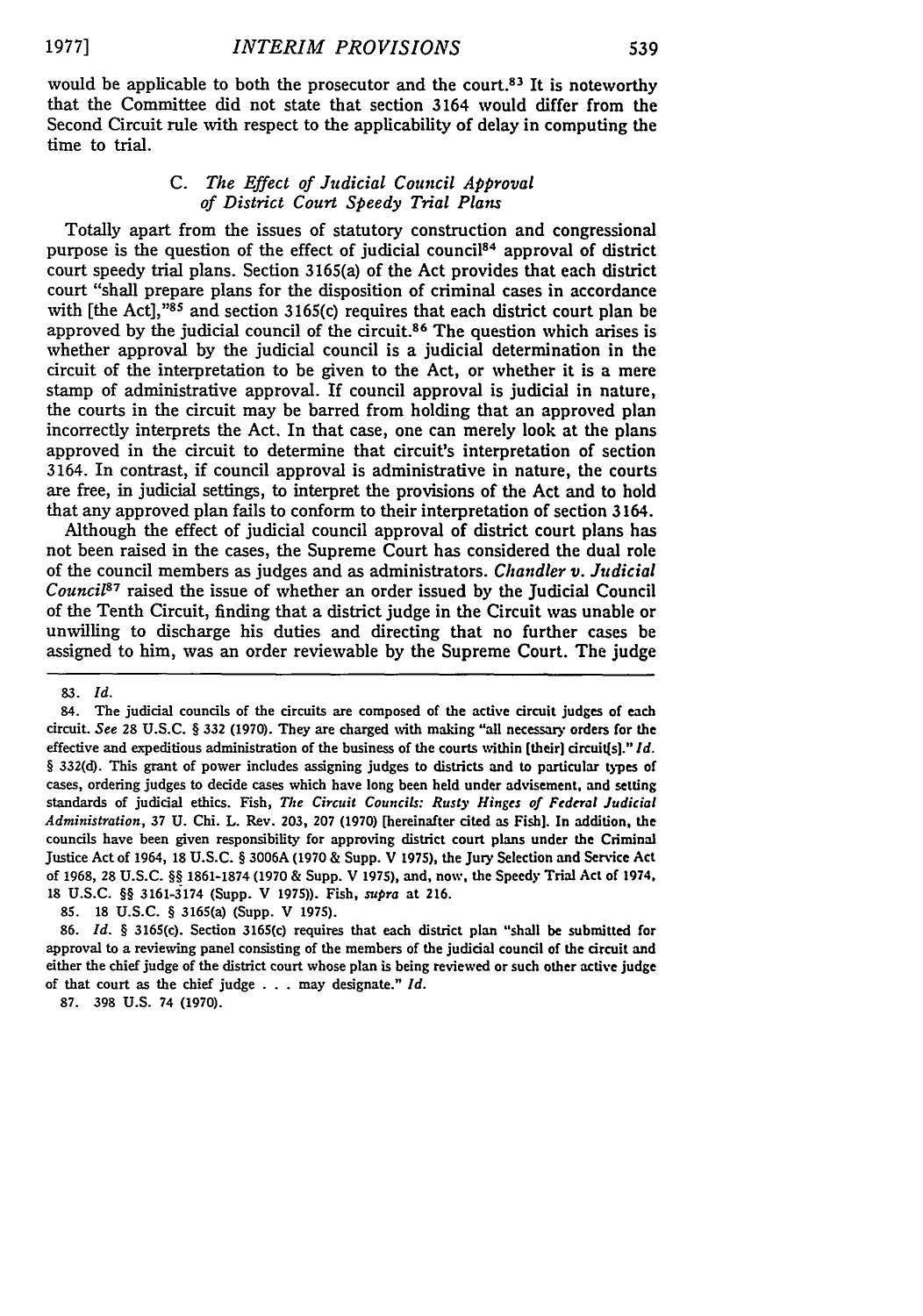involved asked the Court to issue an order under the All Writs Act<sup>88</sup> instructing the Council "to 'cease acting [in] violation of [his] rights as a federal judge and an American citizen.' **"89** The Judicial Council contended that its action was solely administrative and that it could not, therefore, be reviewed as an original proceeding by the Supreme Court. Although the Court did not decide the nature of the Judicial Council's action, 90 it discussed the issue at length in the majority opinion, a concurring opinion of Justice Harlan and a dissent of Justice Douglas.

The Solicitor General had filed a brief as *amicus curiae* contending that the Court had jurisdiction to entertain a petition for writ of mandamus or prohibition when a judicial council order was directed to a district judge because, in such circumstances, the council acted as a judicial, rather than an administrative, tribunal. He took the position that the council was "nothing more nor less than the Court of Appeals sitting *en banc*<sup>191</sup> and that the proceeding could be analogized to a disbarment. The Court noted, however, that there was nothing in the statute or legislative history which indicated that Congress intended the councils to be courts of appeal *en bane92* or which suggested that they were "to be anything other than an administrative body functioning in a very limited area in a narrow sense as a 'board of directors' for the circuit."<sup>93</sup> Congress had given each council authority to make "all necessary orders for the effective and expeditious administration of the business of the courts within [its] circuit." $94$  The Court stated that matters involving solely the internal operation of the courts, such as the length of time a case may be delayed in decision and whether a case is to be tried, were administrative. 95 It was, therefore, within the power of the councils to make reasonable, proper, and necessary rules concerning such matters. In *Chandler,* although it was not necessary to decide the issue, the Court noted that the Judicial Council's action, in directing that no further cases be assigned to the judge, had much of what the Court thought of as administrative action. <sup>96</sup>

Justice Harlan, in his concurring opinion, did not agree that the action taken by the Judicial Council of the Tenth Circuit was administrative. He stated that "[t]his legislative history lends support to a conclusion that, at least in the issuance of orders to district judges to regulate the exercise of their official duties, the Judicial Council acts as a judicial tribunal for purposes of

89. *Id.* at 76-77.

90. The Court held that the judge was not entitled to the remedy sought because he had expressly acquiesced in the division of business in the district and because he had not sought other relief which might be open to him from the Council or other tribunal. *Id.* at 88-89.

- 91. *Id.* at 83.
- **92.** *Id.* at **83** n.5.
- **93.** *Id.* at 86 n.7.
- 94. *Id.*
- **95.** *Id.* at 84-85.
- 96. *Id.* at 88 n.10.

<sup>88.</sup> *Id.* at 76 n.2 ("The Supreme Court and all courts established by Act of Congress may issue all writs necessary or appropriate in aid of their respective jurisdictions and agreeable to the usages and principles of law.') (quoting 28 U.S.C. § 1651(a) (1970)).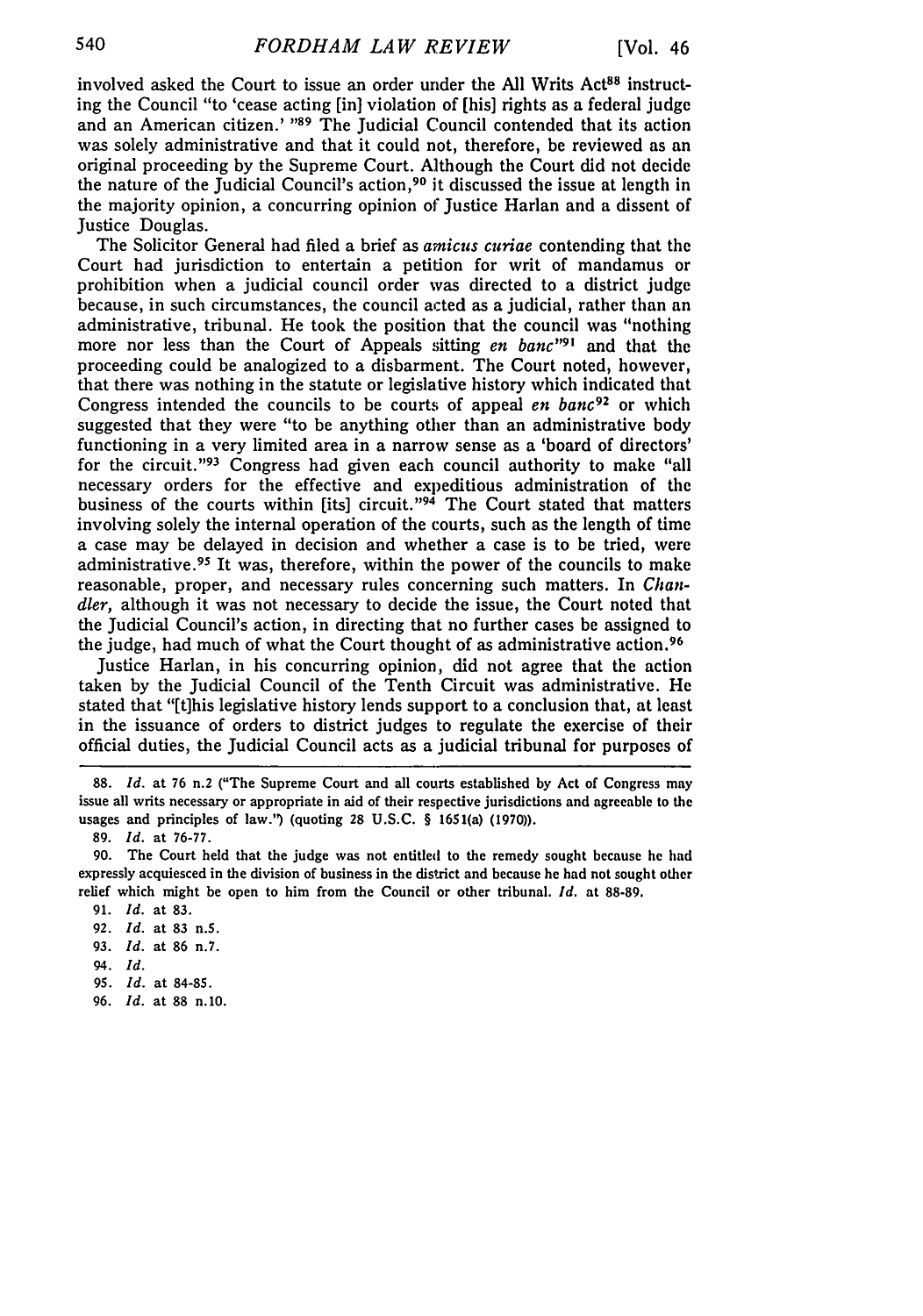this Court's appellate jurisdiction under Article **lI.'97** He found that the discretion exercised by the councils in taking actions necessary to expedite business in the circuit was not of a different kind from that exercised by district judges in many matters of trial administration.<sup>98</sup> Justice Douglas, in his dissent, also believed that, although some functions performed by the councils may be administrative, an order directed against a district judge disqualifying him from sitting moved against him "with all of the sting and much of the stigma that impeachment carries."<sup>99</sup> Under such circumstances. the Council acted as an "inferior judicial tribunal,"<sup>100</sup> raising a case or controversy over which the Court had appellate jurisdiction.

Thus, while the nature of judicial council action is not always clear, it is apparent that in at least some cases the councils act purely as administrative bodies. In the case of judicial council approval of district court speedy trial plans, the action *looks* more administrative than judicial. The speedy trial plans relate directly to the "effective and expeditious administration of the business of the courts"<sup>101</sup> and may be analogized to other internal rules governing the business of the courts. As such, they seem to be precisely what the Supreme Court thought of as administrative in *Chandler.* Furthermore, in merely approving district court plans, the judicial councils do not move in any way, against any person, with the "sting" of judicial action.

An inference may be made that at least some of the councils consider their action in approving district court plans administrative. Six of the eleven circuit councils<sup>102</sup> have approved both district plans which incorporate section 3161(h) exclusions into computation of time limits under section 3164 *and* district plans which provide that section 3161(h) exclusions are inapplicable to computations of section 3164 time limits.<sup>103</sup> If such approval is judicial in nature, the concept of *stare decisis* is suffering.

As a practical matter, most judges believe that their action in reviewing

98. **398** U.S. at 108-09 (Harlan, **J.,** concurring).

- 99. *Id.* at **135** (Douglas, **J.,** dissenting).
- 100. *Id.* (Douglas, **J.,** dissenting).
- 101. **28** U.S.C. § 332(d) **(1970);** *see* note 84 *supra.*

102. Appellants Memorandum of Law and Fact at appendices B & C, United States v. Corley, 548 **F.2d** 1043 **(D.C.** Cir. 1976). The six circuits are the first, third, fourth, fifth, seventh, and eighth. *Id.*

**103.** Telephone interview with Mr. Norbert A. Halloran, Speedy Trial Coordinator in the Administrative Office of the United States Courts (Sept. **7, 1977).** This is consistent with the authority granted to the councils in their approval of plans under the Jury Selection and Service Act of 1968, **28** U.S.C. §§ 1861-1874 **(1970 &** Supp. V **1975);** *see* note 84 *supm.* The Juy Act limits review to the issue of the district court plan's compliance with the provisions of the Act, and it is not intended that the panel substitute its own plan for district court plans in compliance with the statute. Fish, *supra* note 84, at **216** n.113.

**<sup>97.</sup>** *Id.* at 102 (Harlan, J., concurring). Article III of the United States Constitution provides that the Supreme Court shall have original jurisdiction in "Cases affecting Ambassadors, other public Ministers and Consuls, and those in which a State shall be Party," but that **"[iln** all the other Cases... the supreme Court shall have appellate Jurisdiction **....** U.S. ConsL art. **in,** § 2, cl. 2.